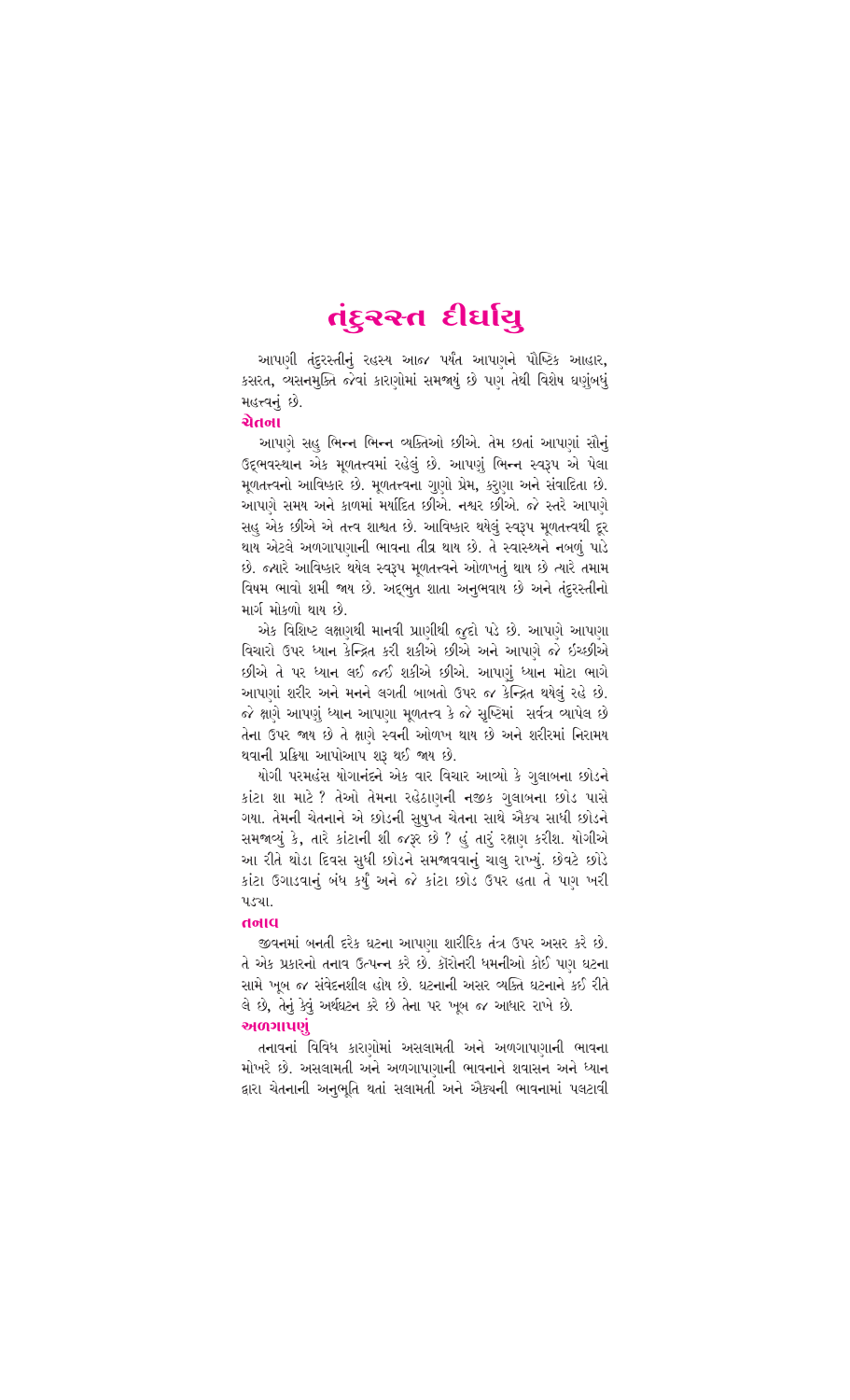શકાય છે. તેમ થતાં વ્યક્તિ આંતરિક શક્તિ પ્રાપ્ત કરી ઘણા રોગમાં રાહત મેળવે છે.

આપણે જેને એકાંત પ્રિયતા કહીએ છીએ એ અળગાપણં નથી. કોઈ વ્યક્તિ એકાંતમાં સમગ્ર વિશ્વ સાથે એક્ચ અનભવી શકે જ્યારે બીજી વ્યક્તિ કટંબીજનો, સાથીઓ અને મિત્રો વચ્ચે રહેવા છતાં અળગાપણં અનભવે.

અળગાપણં ઉદાસીનતા, ક્રોધ, સ્વાર્થવૃત્તિ અને તિરસ્કારભરી ટીકાવૃત્તિને પોષે છે. આ બધાં લક્ષાગો કૉરોનરી હૃદયરોગ માટે ઝેર સમાન ગણાય છે. આ વત્તિઓથી કૉરોનરી ધમનીઓ સંકોચાય છે. લોહી વધ ઘટ બને છે. એટલ જ નહીં પણ અનકંપી તંત્ર સતેજ થવાથી હૃદયના ધબકારા ઝડપી અને અનિયમિત બની શકે છે. ઉપરાંત ચામડીનાં દર્દો, ખરજવું, સોરાયસિસ પાગ અળગાપણાને કારણે હોઈ શકે.

# क्यलावनी ઉગતા

સ્વભાવની ઉગ્રતામાં અતિશય ચીડિયો સ્વભાવ, આક્રમક વર્તન, તીવ્ર અસહિષ્ણતા, નિરર્થક આગગમો, તિરસ્કાર, અને વક્રદષ્ટિનો સમાવેશ થાય છે.

અમેરિકાના એક અહેવાલ પ્રમાણે ઍન્જિયોપ્લાસ્ટી કરાવેલ પાંચસો દર્દીઓમાંથી સવાસો જેટલા દર્દીઓની કૉરોનરી ધમનીઓ માત્ર છ જ મહિનામાં કરી સાંકડી થઈ ગઈ હતી. સંશોધનના અંતે સમજાયં કે ધમનીઓ કરીથી સાંકડી થવાનં મખ્ય કારણ એ દર્દીઓમાં સ્વભાવની ઉગ્રતાનં પ્રમાણ અતિશય હતું. સ્વભાવની ઉગ્રતાથી રક્તવાહિનીમાં થતા રાસાયણિક કેરકારોને લીધે રક્તવાહિનીઓ સાંકડી થાય છે અને સંકોચાય છે.

# as cuadiol seed user

આધુનિક વિજ્ઞાનના આદ્ય પિતા હિપોક્રેટિસે કહ્યું છે કે માનવશરીરમાં કોઈ પણ વ્યાધિ થાય તો તેમાંથી પુનઃસ્વસ્થ થવાની કુદરતી શક્તિ શરીરમાં જ રહેલી છે. આપણી સાજા થવાની આસ્થા એ કદરતી શક્તિને પ્રોત્સાહિત કરે છે. આશા, શ્રદ્ધા, પ્રેમની ભાવનાઓ સ્વાસ્થ્ય માટે મહત્ત્વની છે. પરોપકારી મનોભાવો સ્વાસ્થ્યપ્રાપ્તિ માટે આવશ્યક છે. સ્વાસ્થ્યની પનઃપ્રાપ્તિ માટે આધુનિક ઉપચારોની ક્ષમતા વધારવા ડૉકટરનો દર્દી પ્રત્યેનો અભિગમ – ડૉક્ટરનો માનવીય વહેવાર ખૂબ જ અગત્યનો ભાગ ભજવે છે.

## तपुभाष क्षण

વર્તમાન ક્ષણમાં શ્વાસ સાથે એકરૂપ થઈ જવાની ધ્યાનની પ્રક્રિયામાં વ્યક્તિ ઉપર શારીરિક, માનસિક અને આંધ્યાત્મિક અસર થાય છે. એ ક્ષણમાં વ્યક્તિને સારીયે સૃષ્ટિ સાથેના જોડાણની અનભતિ થાય છે. નિરંતર ચાલતા આપણા શ્વાસ સાથે એક ક્ષણ માટે એકરૂપ થઈએ તો જણાશે કે શ્વાસનો પ્રકાર મનની સ્થિતિ દર્શાવે છે. છાતીથી ચાલતો ઝડપી છીછરો શ્વાસ મનની અસ્વસ્થતાનો નિર્દેશ કરે છે. જ્યારે શાંતિથી ચાલતો ઉદરીય શ્વાસ મનની સ્વસ્થતા સચવે છે.

વર્તમાન ક્ષાગને સ્વીકારવી એ તંદરસ્ત રહેવા માટેનં એક અગત્યનં લક્ષાગ સમજાયું છે.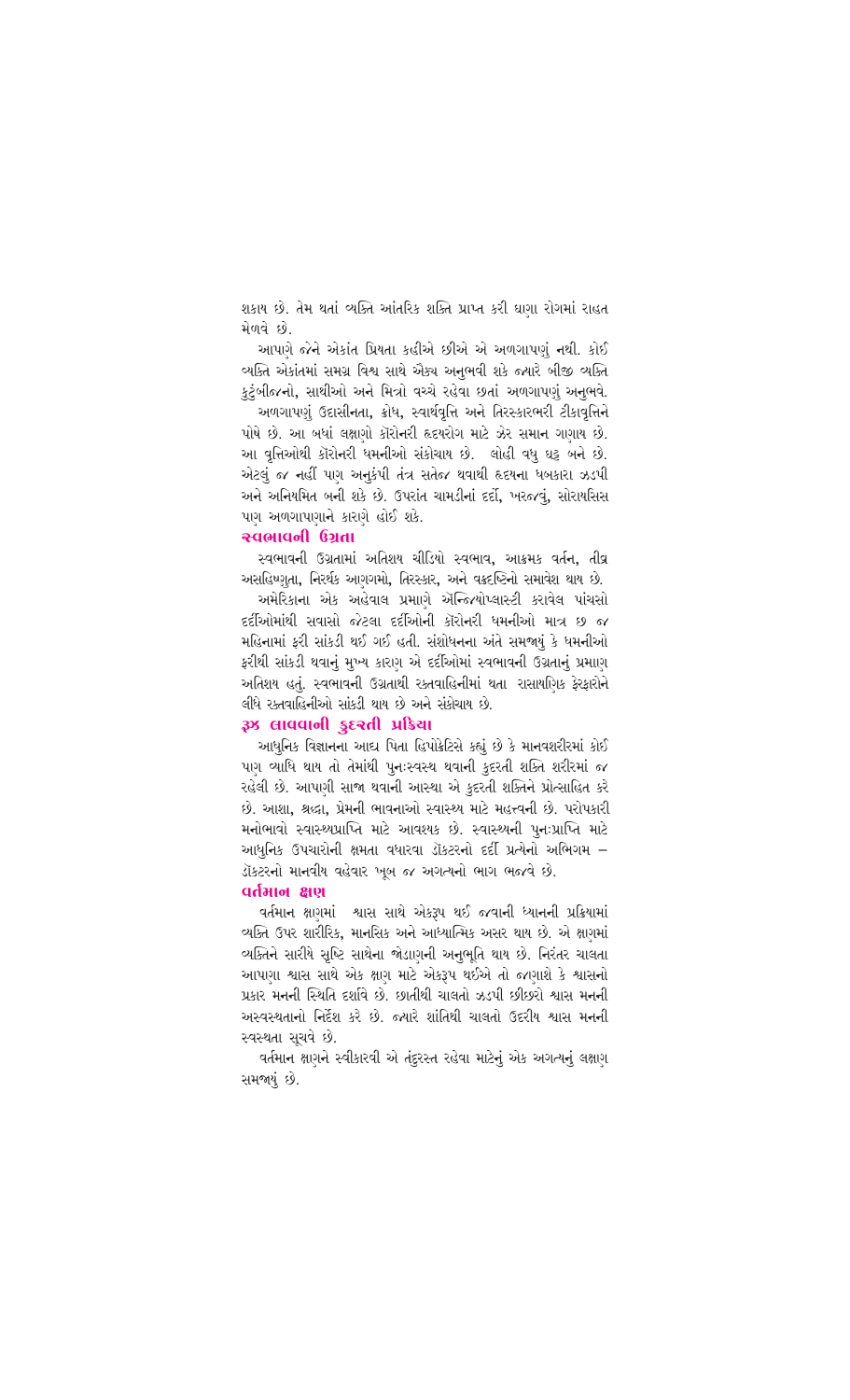વર્તમાનમાં રહેતાં શીખીએ તો આપણાં વિચાર, શબ્દ અને વર્તન પર અદભત રીતે કાબ મેળવી શકીએ.

# ઉદ્દેશીય શ્વસન અને તનાવ પ્રબંધ

તનાવ પ્રબંધમાં ઉદરીય શ્વસન ઘણો જ અગત્યનો ભાગ ભજવે છે. ઉદરીય શ્વસનથી ક્ષણવારમાં જ અનકંપી તંત્ર મંદ થવા માંડે છે. સહાનકંપી તંત્ર સતેજ થતાં આખા શરીરમાં શાંતિ અનભવાય છે.

વ્યક્તિનું ધ્યાન લયબદ્ધ રીતે થતા ઉદરીય શ્વસન સાથે એકાગ્ર થાય છે ત્યારે શરીરમાં સ્વાસ્થ્યપ્રદ રસાયણોનો સ્રાવ ઉત્પન્ન થાય છે અને રોગપ્રતિકારક શક્તિમાં ઉમેરો થાય છે. ઉદરીય શ્વસનની વિશિષ્ટતા એ છે કે મહાવરો થતાં આ ક્રિયા દિવસના કોઈ પાગ સમયે કરી શકાય છે. આવેગમાં આવેલા મનને શાંત કરવા ઉદરીય શ્વસન સરળ અને અસરકારક ક્રિયા છે. 91012401

શવાસનમાં ઉત્તરોત્તર થતા શિથિલીકરણથી શરીરનાં બધાં અંગો જ્યારે શિથિલ થાય છે ત્યારે મન જે શરીરના અણએ અણમાં વ્યાપેલ છે તે આપોઆપ શાંત થાય છે. મન શાંત થતાં શરીરના સ્નાયુઓ વધ શિથિલ થાય છે. અને સ્નાયઓ વધુ શિથિલ થતાં મન વધુ શાંત થાય છે. આવું એક સખદ ચક્ર સર્જાય છે.

એટલે જ્યારે આપણે શરીરના દરેક સ્નાયને ખેંચીને શિથિલ કરીએ ત્યારે મન આપમેળે શાંત થાય છે. અને મન શાંત થતાં તેની અસર શરીરના અણએ અણમાં થાય છે. શરીરના બધા કોષો શાંતિની અસર અનભવતા તંદરસ્તી તરક વળે છે અને ઉપચારની ક્ષમતા વધે છે. ભલે એ ઉપચાર નેચરોપથીનો હોય, આયર્વેદનો હોય. સર્જરી કે ઍલૉપથીની દવાઓનો હોય.

શ્વાસ સર્વત્ર વ્યાપેલો હોવાથી શ્વાસ સાથે એક્રમ થતાં વ્યક્તિ સારાયે વિશ્વ સાથે ઐક્ચની અનુભૂતિ કરે છે. આ એક્ત્વની ભાવના વ્યક્તિમાં સંવાદિતા લાવવા બળ પરંપાડે છે.

#### स्यान

ધ્યાનનું હાર્દ મનને વર્તમાનમાં સ્થિર કરવાનું છે અને મન વર્તમાનમાં આવવાની સાથે જ ધ્યાનના કાયદા વર્તાવા માંડે છે.

ધ્યાનની ટેકનિક તદ્દન સરળ છે. સ્વસ્થ થઈને બેસી જાઓ. શાંત ચિત્તે આંખો બંધ કરી નાક દ્વારા શ્વાસને અંદર અને બહાર જતો જઓ. શ્વાસ પ્રાણ છે. શ્વાસ દ્વારા માત્ર હવા નહીં જીવનતત્ત્વ અને પ્રકાશ પણ લો છો. શ્વાસની ગતિ સાથે એકરૂપ બનો. પણ મન ભટકવા માંડે તો તેને હળવેથી થાબડીને પાછં શ્વાસ પર લાવો. આ સ્થિતિમાં અનકળતા પ્રમાણે રહો. દર નેવં મિનિટ બાદ જાગ્રત અવસ્થામાં વ્યક્તિ કેવળ એક મિનિટ માટે પોતે જે શ્વાસોશ્વાસ લઈ રહી છે એ પ્રક્રિયાનં શાંત ચિત્તે ધ્યાન ધરે તો અનેક શભ પરાિગામ આવી શકે.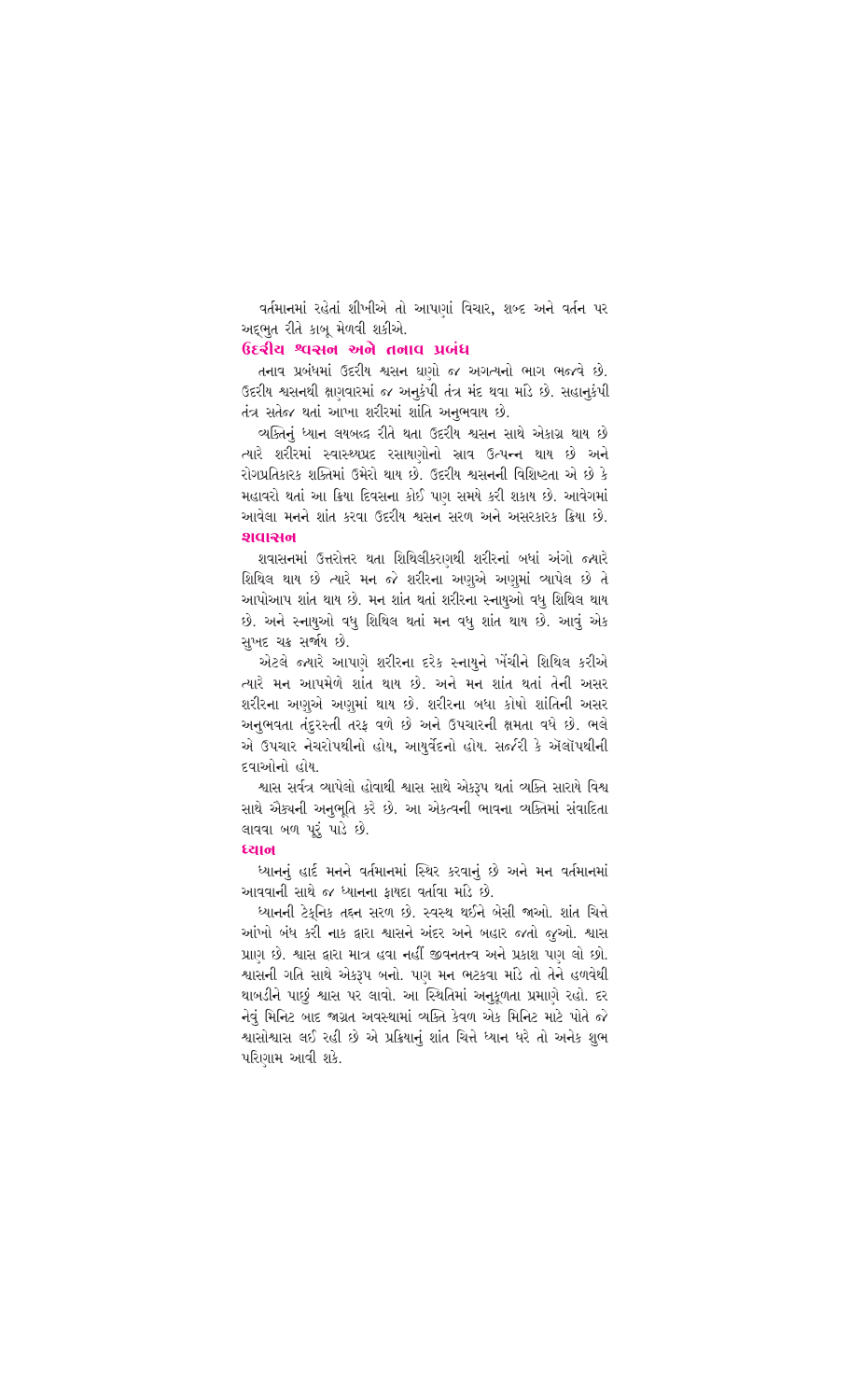#### प्रत्यक्षीऽ२ए अले क्षमा

તમારા મનમાં માનસપટ પર ચિત્રનું સર્જન કરવું તે પ્રત્યક્ષીકરણ છે. ધ્યાન કર્યા પછી તે સહેલું અને સઘન બને છે, કારણ કે ધ્યાન ચેતનાને ્રેન્દ્રિત કરવામાં સહાય કરે છે. પ્રત્યક્ષીકરણ કેન્દ્રિત અને ક્રિયાશીલ છે. પ્રત્યક્ષીકરણ એ ધ્યાનનો ઉપચાર માટે ઉપયોગ છે. ધ્યાન દરમિયાન કૉરોનરી હૃદયરોગનાં દર્દીઓ કૉરોનરી ધમનીમાં જામી ગયેલ અવરોધો ઓગળતા અનભવી શકે છે. તેમ જ હૃદયના સ્નાયઓમાં પરતા પ્રમાણમાં લોહીનો સંચાર થઈ રહ્યો છે તેવં પ્રત્યક્ષીકરાગ કરી શકે છે.

એક અથવા બીજા સમયે આપણા પ્રત્યે અનચિત વર્તાવ સંભવિત છે. ઘણી વાર ગસ્સે થઈને આનો પ્રતિભાવ આપીએ છીએ. જ્યારે આ ક્રોધનં સમાધાન થતું નથી ત્યારે આપણે તેને આપણા અંતરમાં ભરી રાખીએ છીએ. તમે તે ક્રોધને રચનાત્મક રીતે વ્યક્ત કરો અને તેને ભલી જાઓ. ક્રોધનો હેત સિદ્ધ થયા પછી લાંબા સમય સધી જ્યારે તમે તેને પકડી રાખો ત્યારે તે વિનાશક બને છે. આ ભાવાત્મક તનાવ કૉરોનરી ધમનીઓની દીવાલને નુકસાન પહોંચાડે છે. પ્રત્યક્ષીકરણ દરમિયાન સંબંધિત વ્યક્તિને ક્ષમા આપીને આવા તનાવનું સમાધાન કરી શકાય છે. ક્ષમા આપવી આપણા હિત માટે છે. ક્ષમા આપવાથી આપણને તનાવ. દર્દ અને રોગમાંથી મક્ત થયાનો અનભવ થાય છે. પ્રત્યક્ષીકરણ દરમિયાન તમે જે વ્યક્તિને ક્ષમા<sup>ં</sup> આપવા ઇચ્છો છો તેને કરણાની લાગણીથી જુઓ. ''તેણે જે કાંઈ કર્યું છે તે માટે હું તેને ક્ષમા આપું છું. એના ગેરવર્તાવ વિશે મને કોઈ રંજ નથી. મારે તેની અસર નીચે આવવું નથી." જ્યારે તમે કોઈ વ્યક્તિને ક્ષમા આપો છો ત્યારે તે ક્ષમા તે વ્યક્તિને તેણે જે કંઈ કર્યું છે તેની જવાબદારીમાંથી મુક્ત કરતી નથી. પરંતુ તમને તો તે હાનિકારક અસરમાંથી મક્ત કરે છે.

# સમઠસંવાદ

સમહમાં હળવામળવાથી સંવાદની તકો ઊભી થાય છે. તેથી મનનો ભાર, તનાવ હળવો થાય છે. સહુ એકબીજા સાથે મોકળા મનથી વાત કરે છે. અને લાગણીઓની આપલે થાય છે. આથી એકતા અને ભ્રાતભાવની અનભતિ થાય છે. તનાવ અને અળગાપણાનો ભાવ દર થતાં સ્વાસ્થ્યની प्राप्तिमां मदृह थाय छो

#### வல் ப்பின்

હૃદયપર્વક અને શ્રદ્ધાથી કરેલી પ્રાર્થના તમે એકલા નથી એવો અહેસાસ કરાવે છે. એ જોડાણની ભાવનામાં જ પ્રાર્થનાના બળનું રહસ્ય રહેલું છે.

અમેરિકાના સ્પિનડિકટ સંશોધનકારોએ મનની સર્વવ્યાપકતા સમજાવતાં એક પ્રયોગ વનસ્પતિ ઉપર કર્યો. રાઈનાં બીજ એક પાત્રમાં વાવવામાં આવ્યાં. તેના બે વિભાગ કરવા માટે વચ્ચે દોરી મકવામાં આવી. એક .<br>વિભાગના બીજ માટે પ્રાર્થના કરવામાં આવી અને બીજા વિભાગને <u>પ્રાર્થનાથી વંચિત રાખવામાં આવ્યો. જે વિભાગ માટે પ્રાર્થના કરવામાં </u> આવેલ તેમાં વધારે અંકર કટ્યા હતા. આ સંશોધન આગળ ધપાવવા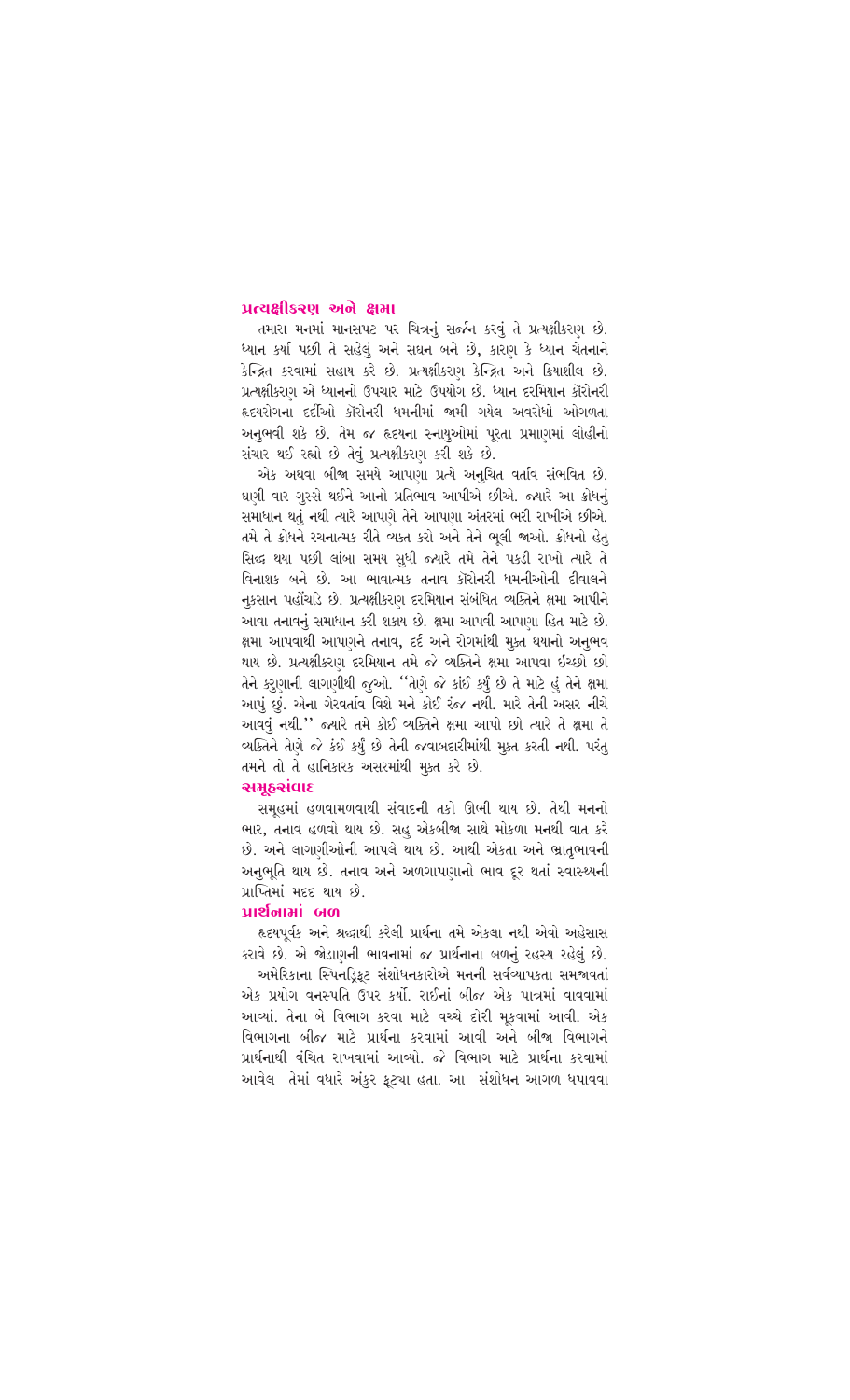ફરીથી એ જ પ્રયોગ કર્યો. પ્રાર્થનાવાળા વિભાગમાં ખારું પાણી ઉમેરી અવરોધ ઉત્પન્ન કર્યો. છતાં પરિણામ આશ્ચર્યજનક હતું. બીજ માટે પ્રતિકળ સંજોગો હતા ત્યારે પણ પ્રાર્થના કળદાયી બની હતી. સારયે વિશ્વ એક ચેતનાથી જોડાયેલ છે તેની પ્રતીતિ આ પ્રયોગ કરાવે છે.

# **ualusia** gh

પરોપકાર વૃત્તિ સ્વાસ્થ્યપ્રાપ્તિમાં સંદર ભાગ ભજવે છે. અમેરિકાની એક શાળામાં ત્રીસ વિદ્યાર્થીઓને મધર ટેરેસાની 15 મિનિટની ડૉક્યમૅન્ટરી કિલ્મ બતાવી. ત્યાર બાદ એ બાળકોનાં થંક(લાળ)ની તપાસ .<br>કરી તો લગભગ બધાં બાળકની રોગપ્રતિકારક શક્તિ વધારે એવા ઇમ્યુનોગ્લૉબ્યુલિનનું પ્રમાણ ઘણું વધેલું જોવા મળ્યું. પરોપકાર કરનાર, પરોપકારીના કાર્યને નિહાળનાર અને જેના પ્રત્યે પરોપકાર કરવામાં આવે છે તે સહને પરોપકાર વૃત્તિ હિતકર છે એ સ્પષ્ટ થયં.

# આકર્ષણનો નિયમ

કદરતમાં આકર્ષણનો અજબ નિયમ પ્રવર્તે છે. આ નિયમ મુજબ તમે સારાનું કે નરસાનું જેના ઉપર સતત ચિંતન કરો તે આકર્ષણના નિયમ મજબ સારીયે સૃષ્ટિમાંથી ખેંચાઈને તે પ્રમાણે બને છે એટલે કે જેવી આપણી ભાવના એવા પ્રકારનં સર્જન જીવનમાં સર્જાય છે.

કોઈ પણ અનિચ્છનીય પ્રસંગ બનતાં તેના ઉકેલ માટે મથવાને બદલે તેના ઉપરથી તત્કાલ ધ્યાન હટાવી અગાઉનો કોઈ સખદ પ્રસંગ યાદ કરી ભાવનામાં ઉમંગ સ્થાપી પ્રસન્નતા લાવવી જોઈએ. એ પછી જે ઈચ્છીએ છીએ તેમ બને તો કેવો આનંદ થાય એવા આનંદની અનભતિ માત્ર સોળથી વીસ સેક્ન્ડ માટે દિવસમાં ત્રણથી ચાર વખત કરવામાં આવે તો આકર્ષણના નિયમ મુજબ તે પ્રમાણે બનવાની શક્ચતા વધશે. આ નિયમનું પાલન ધીરજ અને ઊંડી શ્રદ્ધાથી થવું જોઈએ. અલબત્ત આપણી ઇચ્છા કે માગણી કુદરતના કાયદા વિરૂદ્ધની ન હોવી જોઈએ.

# માડીારાન

સંવાદિતા (harmony) એટલે આપણી ભાવનાઓમાં અને અંતરના ઊંડાણમાં પ્રસન્નતાનો અનુભવ. કોઈ પણ કારણસર આપણી પ્રસન્નતા ખોરવાય અને આપણે ઉદ્વેગ અનભવીએ એ અસંવાદિતા. તમે જોશો તો આપણા જીવનની હરેક પળમાં આપણો મડ કાં તો પ્રસન્નતાભર્યો (up mode) કે હતાશાભર્યો (victim mode) હોય છે. ઘણી વાર ન તો હતાશા કે ન તો પ્રસન્નતા એવા રસહીન (flat mode) મોડમાં હોઈએ છીએ. જો આપણે આપણા જીવનની આવનારી ક્ષણોને નિશ્ચિતપણે સકળ બનાવવી હોય તો સૌપ્રથમ આપણી ભાવનામાં અત્યંત પ્રસન્નતા રાખવી જોઈએ

તંદુરસ્તીભર્યા દીર્ઘાય જીવન માટે મેડિકલ વિજ્ઞાને છેલ્લા થોડા દાયકાઓમાં જે પ્રગતિ કરી એથી સ્પષ્ટ થયું છે કે માનવશરીરના પ્રત્યેક કોષની સર્વ <u>પ્રક્રિયાઓ પર મનની ભાવનાઓની અસર થાય છે. મનની ભાવનાઓમાં </u>